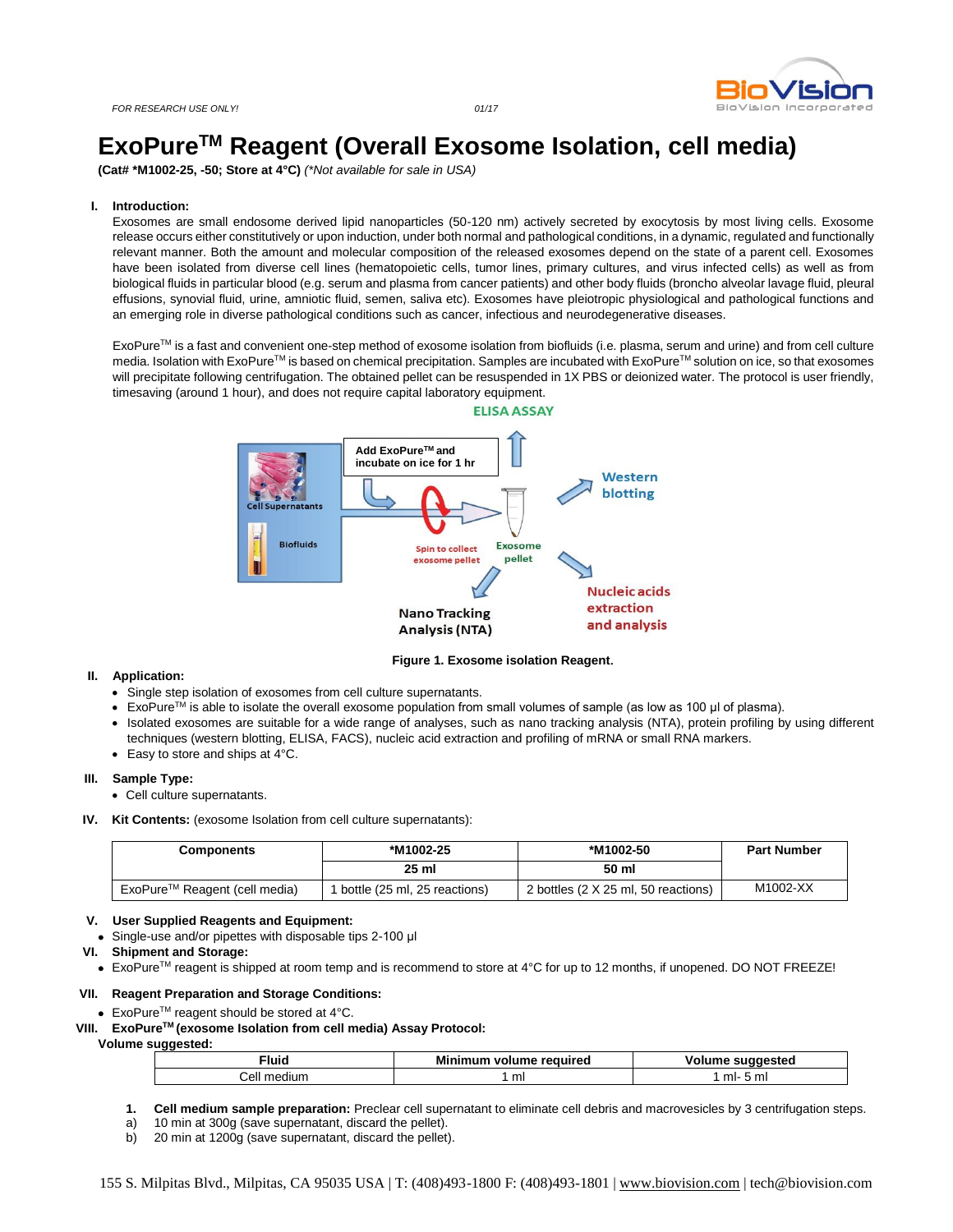### *FOR RESEARCH USE ONLY! 01/17*



- c) 30 min at 10,000g (save supernatant, discard the pellet).
- **2. Exosome isolation:**
- Add ExoPure<sup>TM</sup> solution to your sample in ratio 1/1 ((i.e 1 ml of cell medium + 1 ml of ExoPure<sup>TM</sup>)
- b) Mix well by pipetting and inverting tube.
- c) Incubate on ice for 1 hr.<br>d) Centrifuge 20 min at 10,
- Centrifuge 20 min at 10,000g (centrifuge can be performed at 4°C or at RT).
- e) Discard the supernatant.
- f) Centrifuge for 2 min at 1500g to eliminate entirely the supernatant.
- g) Resuspend the pellet in 100 μl\* of 1X PBS.
- Resuspended exosomes can be used for analysis or stored at -20°C. \* Volume of resuspension can be defined by the user on the base of downstream analysis. Final exosome yield can be dependent on the cell line used. Different cell lines produce different quantity of exosomes. If exosome yield is poor, increase the volume of medium, maintaining the ratio with ExoPure™ 1/1 (2 ml of cell medium  $+ 2$  ml of ExoPure<sup>TM</sup>).
- **3.** Sensitivity: NTA analysis of plasma sample pre and post ExoPure™ treatment shows isolation of almost the entire nanoparticle population. The number of nanoparticles isolated by ExoPureTM (8.67x10^11) closely corresponds to the estimated number present in whole plasma (8.92x10^11). Vice versa, the remaining plasma supernatant is almost completely depleted of nanoparticles (0.91x10^11). Isolated vesicles are suitable for multiple downstream analyses, such as protein profiling via western blotting (Figure 3) or ELISA (Figure 4) or miRNA marker profiling (Figure 5).